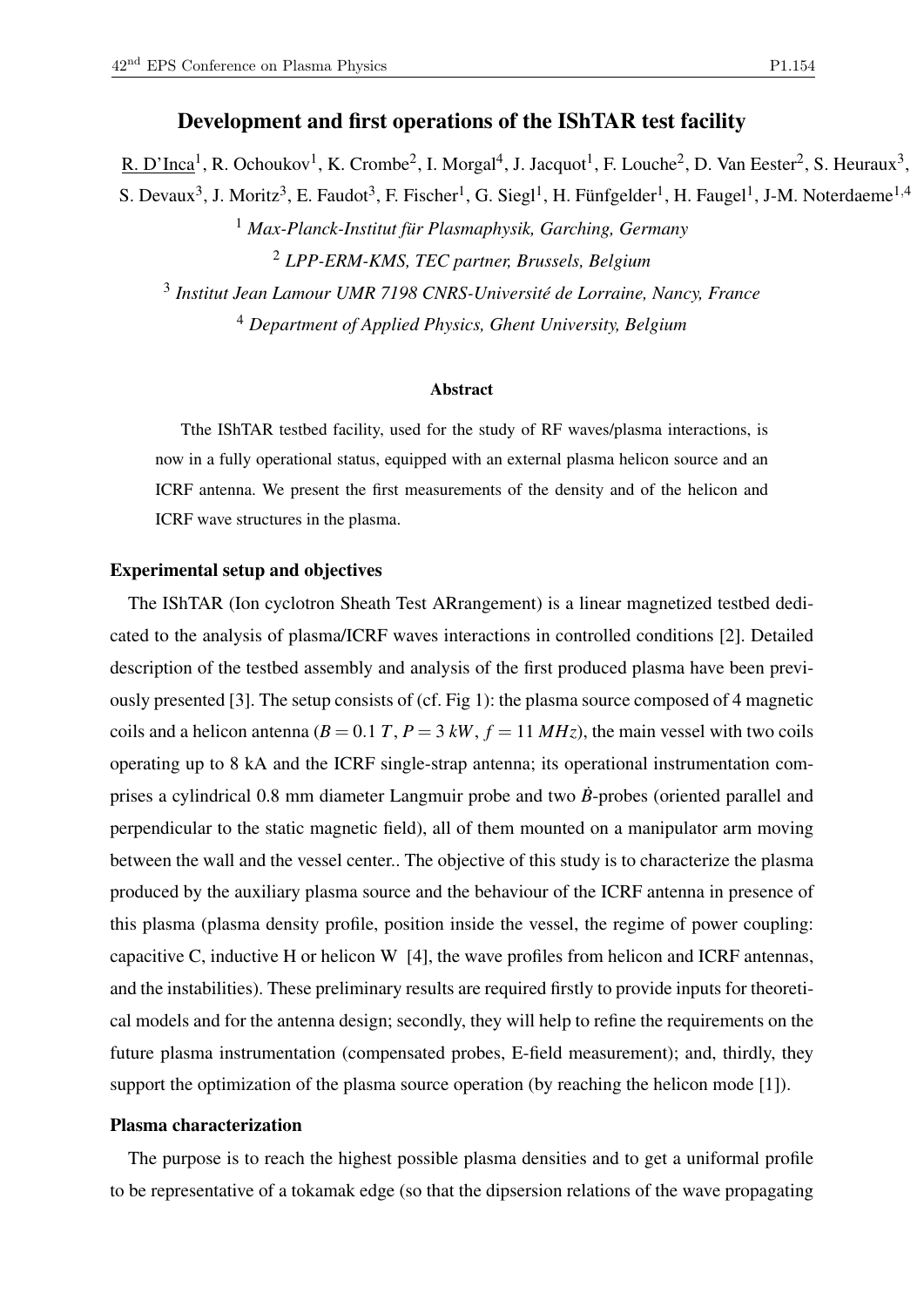

Figure 1: Cutaway (top view) of ISHTAR with its main components

inside the plasma are similar). Measurements of the plasma density made3 during a power scan by the planar Langmuir probe (which can detect smaller densities) reveals a jump between regime 1 and 2, characteristic of a transition from capacitive to inductive coupling or from inductive to helicon. A drop in the floating and plasma potential confirms this transition. There is no clear evidence yet of the type of mode reached in regime 2: it could be helicon (but there is no observation of a first jump from capacitive mode at lower power) or inductive. The calculation of the dispersion relation shows that for  $B = 0.1$  *T*, the helicon mode  $m = 1$  should start to propagate at a density of  $10^{16}$   $m^{-3}$ .

The cylindrical Langmuir probe shows a strongly oscillating signal in the vessel center for some discharges, confirming the presence of an instability. The density fluctuates from 1.8 ⋅ 10<sup>18</sup>  $m^{-3}$  to below 10<sup>17</sup>  $m^{-3}$ , lower than for stable discharges at the same power (cf. Fig. 3). As confirmed by video recordings, it is a sign of bursts of plasma moving over the probe. The floating potential from discharges with this instability reveals a different behavior than from stable discharges: at the beginning and during low power (<750 W) phases, the potential decreases and is negative instead of increasing and being positive. This would



Figure 2: Density as a function of the injected power for a series of discharges . Black line is the maximum density due to losses.

indicate that the instability could be triggered by changes in the initial conditions of the discharge.

The behavior of the plasma is conditioned by the mechanisms of ionization and coupling be-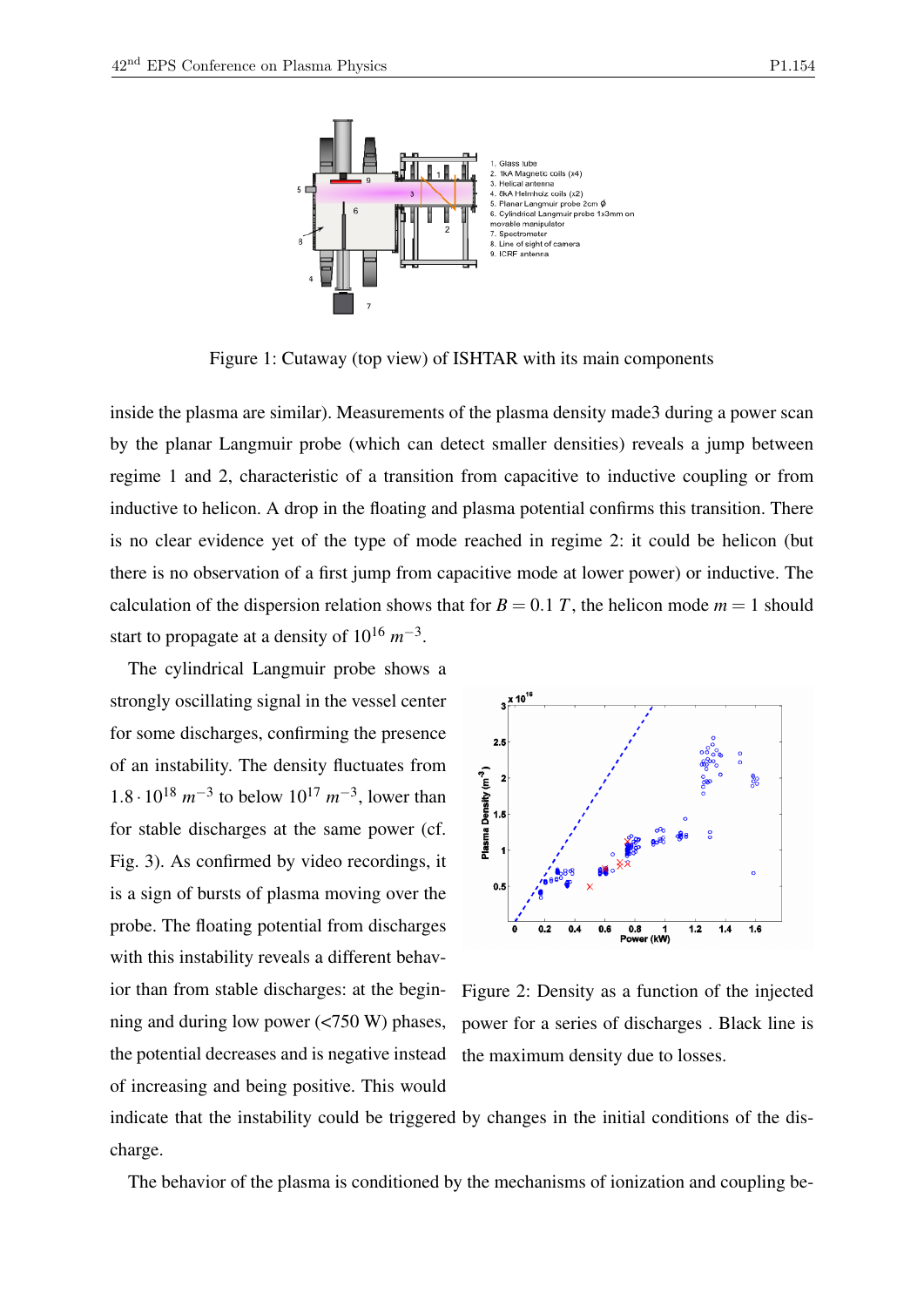tween the helicon wave and the plasma. A first step is to measure the wave spatial structure with

the  $\dot{B}$  probes when the plasma source is operating alone. The evolution of the fields (parallel and perpendicular) intensity during a power ramp up shows on Fig. 4 a) a mode transition between 300 and 400 W. On Fig. 4 b), the spatial profile perpendicular to the magnetic field is represented (perpendicular field) for an injected power of 750 W: a bump is visible and could correspond to the position of the plasma, which has to be confirmed by Langmuir probes measurements.

Yet, we notice that the change in amplitude along the manipulator axis is not important: the wave "fills in" the vessel, which can be explained by the low frequency (11 MHz) relatively to the characteristic dimension (1 *m*) of the testbed. The absence of a spatial localization of the wave on the coupling with the plasma still has to be evaluated.



Figure 3: Comparison of density (top) and floating potential (bottom) for discharge in stable and unstable regimes.



Figure 4: a) Evolution of helicon wave amplitude (perpendicular and parallel) with injected power. b) Helicon wave spatial structure perpendicular to the magnetic field at a constant power of 750 W.

#### ICRF operations

A simple strap ICRF antenna has been operated for the first time on the testbed in presence of the plasma (either self-generated by the strap or coming from the auxiliary plasma source). No major RF breakdown has been observed and the system has delivered a nominal power of up to 400 W at 5 MHz. An evaluation of the RF field profile perpendilar to the magnetic field has been